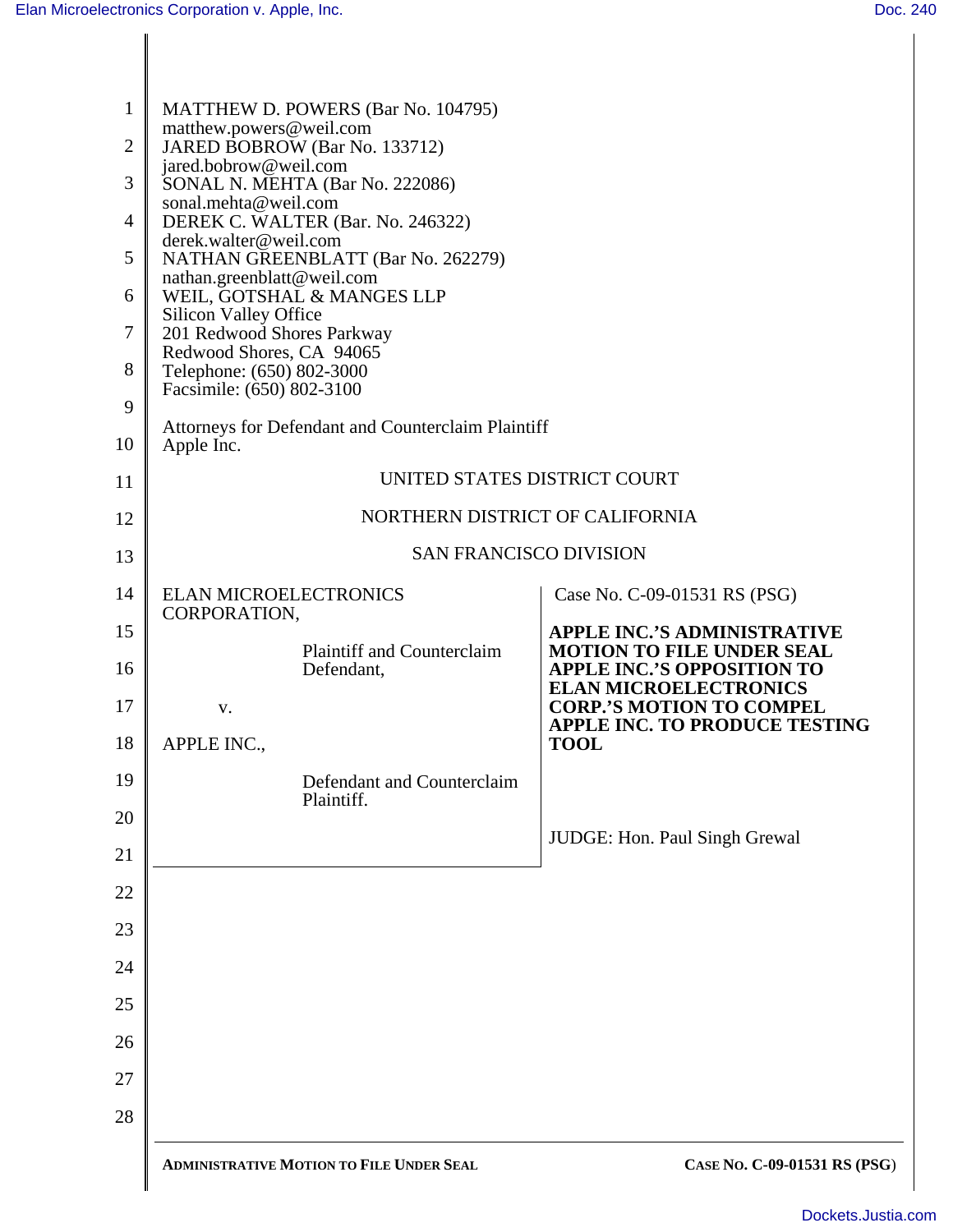1 2 3 4 5 6 7 Apple Inc. submits this Administrative Motion for a sealing order pursuant to Civil Local Rule 79-5. This motion is based on the points and authorities herein, and on the accompanying Declaration of Nathan Greenblatt in Support of Apple Inc.'s Administrative Motion to File Under Seal Apple Inc.'s Opposition to Elan Microelectronics Corp.'s Motion to Compel Apple Inc. to Produce Testing Tool ("Greenblatt Decl."). Apple respectfully requests that the Court issue an order permitting the following documents, or portions thereof, to be filed under seal:

8 9 10 1. Apple Inc.'s Opposition to Elan Microelectronics Corp.'s Motion to Compel Apple Inc. to Produce Testing Tool ("Apple's Opposition") (a partially redacted public version is being lodged with the Court).

11 12 13 2. The Declaration of Adrian Percer in Support of Apple Inc.'s Opposition to Elan Microelectronics Corp.'s Motion to Compel Apple Inc. to Produce Testing Tool (a partially redacted public version is being lodged with the Court).

14 15 16 3. The Declaration of Wayne Westerman in Support of Apple Inc.'s Opposition to Elan Microelectronics Corp.'s Motion to Compel Apple Inc. to Produce Testing Tool ("Westerman Declaration").

17 18 19 4. Exhibits 3-13 to the Declaration of Derek Walter in Support of Apple Inc.'s Opposition to Elan Microelectronics Corp.'s Motion to Compel Apple Inc. to Produce Testing Tool (a partially redacted public version of Exhibit 5 is being lodged with the Court).

20 21 22 23 24 25 26 27 28 The partially redacted versions of items 1, 2, and 4 contain the minimal redactions necessary to protect highly confidential technical information regarding the operation of the accused Apple products, as well as internal codenames for the products. *See* Greenblatt Decl. ¶¶ 2-3, 8; *see also* Civil L.R. 79-5 (Commentary). Moreover, Exhibits 3-4 and 6-12 to the Walter Declaration consist predominantly of sealable information, and submission of heavily redacted versions of these exhibits would not substantially further the policy of providing public access to, and understanding of, court proceedings. *See* Order Denying Motion to Seal, Without Prejudice (Dkt. No. 204) at 1-2. Each of the documents listed above has been given particularized consideration, with attention to the Court's policy of providing public access to the court